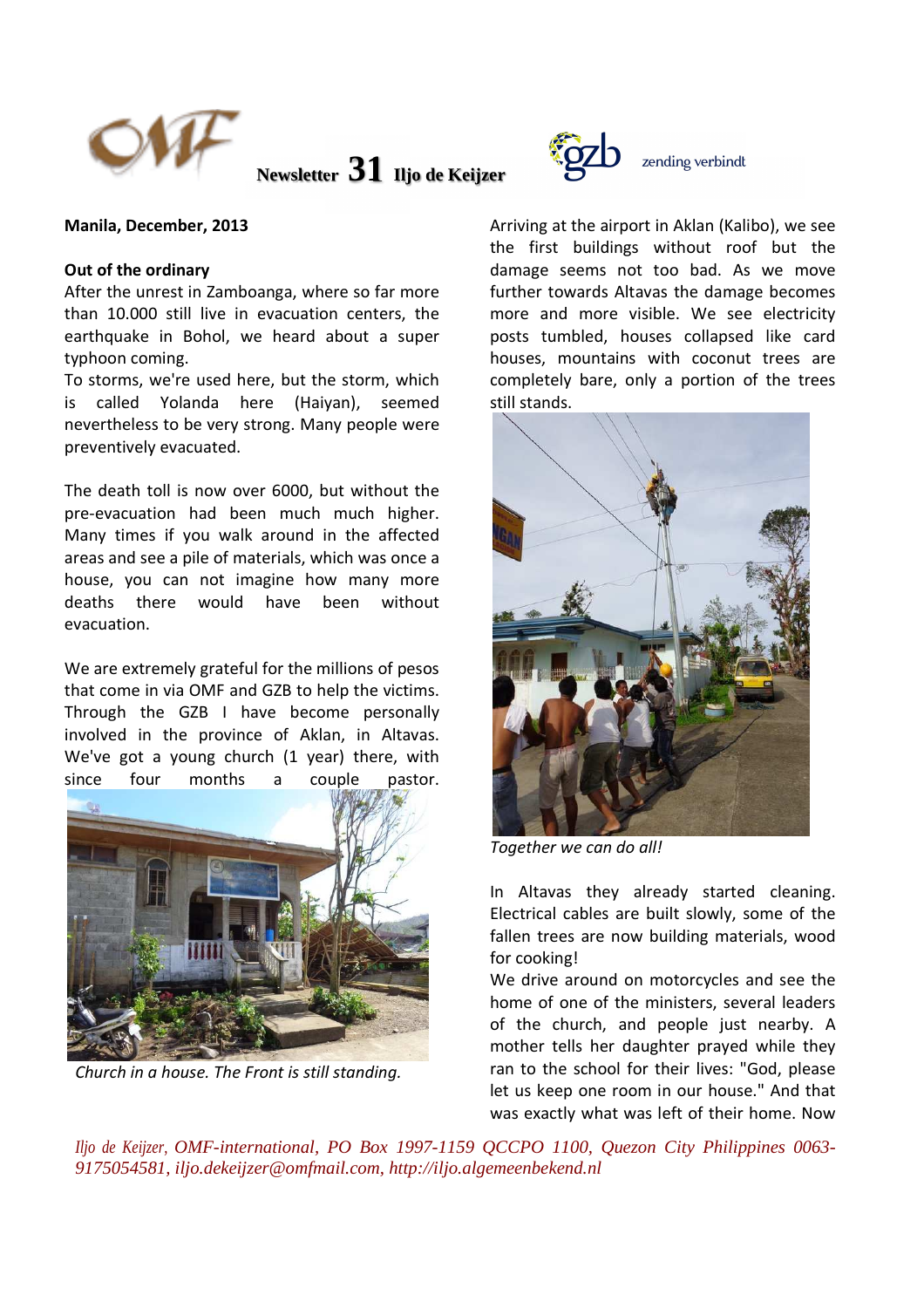

**Newsletter 31 Iljo de Keijzer** 



the family is grateful, but also teases the girl, he should have prayed for two rooms. Humor helps to go through difficulties.



We meet a woman, Juana, whose younger brother actually needs dialysis, but they have no money . While he was so sick he himself repaired the roof of his hut. Now he slowly is waiting for the end. We have brought him some special food, so he can get enough to eat.

The houses they have to build themselves in groups of 10, with a group leader. If this goes well, we can send money for a second batch .

If you walk around you would prefer to have huge teams come and complete houses for them. But experience has taught us that that is not the best way to really help. Houses are sold for money to buy food for example, or to flee to the big city. By doing it in a group context, experience has shown that the percentage of people that we can help the long term goes up tremendously .

## **creativity**

One of the women had a temporary house made of the bus shelter! Others had the broken roof plates bent back again and again placed them back. Obviously it had thus become a leaky roof, but at least better than nothing. One family had

the pair of plates that were still in one piece a makeshift tent, others made banners into walls.



*From busstop to house.* 

De average Filipino has an amazing ability to recover from tragedies. At the same time though, they need al the help we can give with food, housing and psychological help.



Meanwhile, 100 people have a roof over their heads now and we hope to go further in rebuilding the village. We will return as soon as possible

The spiritual need is also very large. I spoke there in the sunday worship not long ago. Despite the heat, too many people in a small house and no electricity for a fan, everyone listened attentively, even the 20 people who were for the first time in the church. There is

*Iljo de Keijzer, OMF-international, PO Box 1997-1159 QCCPO 1100, Quezon City Philippines 0063- 9175054581, iljo.dekeijzer@omfmail.com, http://iljo.algemeenbekend.nl*